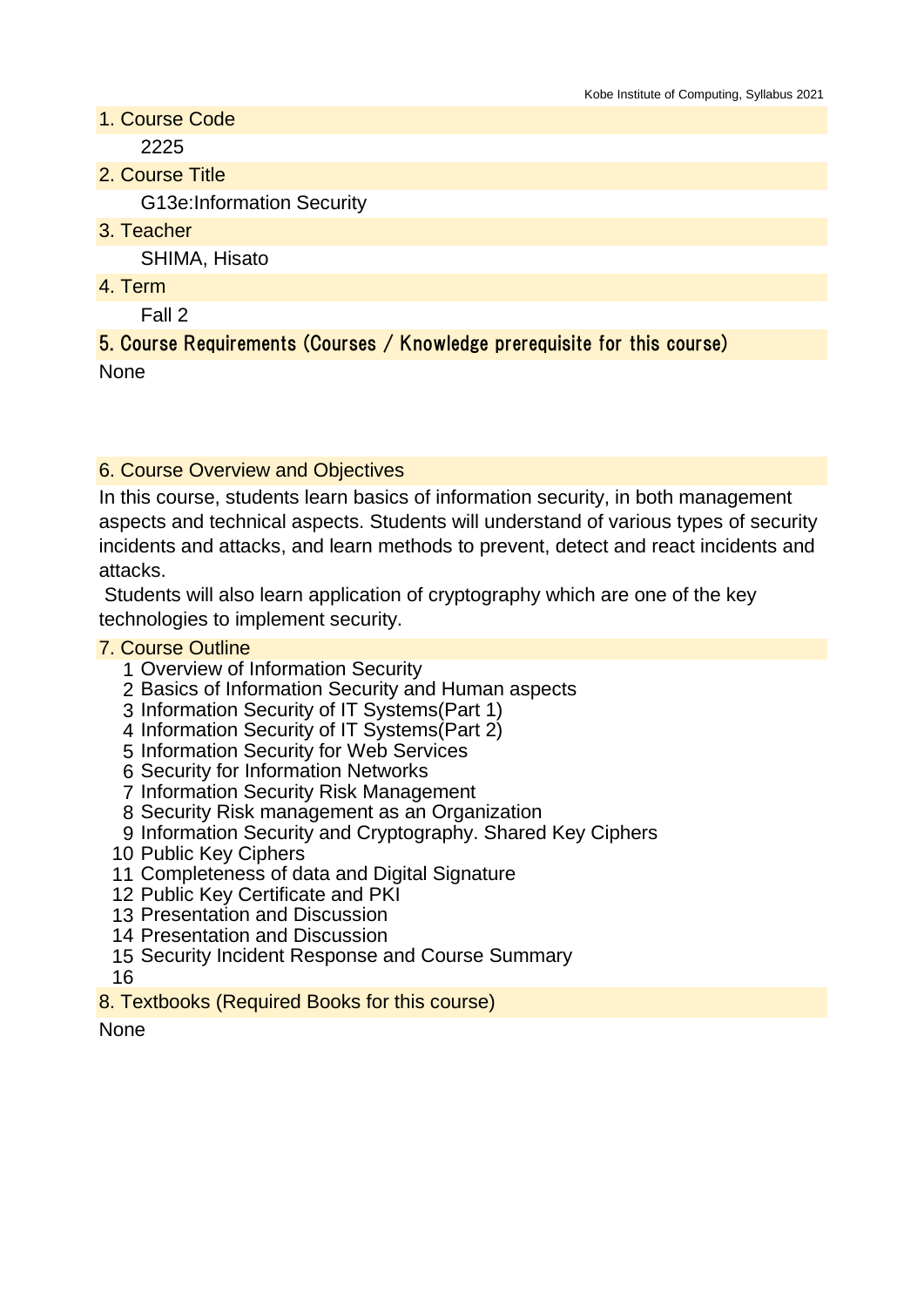9. Reference Books (optional books for further study)

Title: Principles of Information Security Author: Michael E. Whitman and Herbert J. Mattord Publisher: Cengage Learning; ISBN: 1285448367

To understand cryptography in depth Title: Understanding Cryptography: A Textbook for Students and Practitioners Author: Christof Paar and Jan Pelzl Publisher: Springer ISBN: 3642041000

10. Course Goals (Attainment Targets)

(1) To understand various Information security threats and controls for it.

(2) To understand information security incident response.

(3) To understand the usage of Shared Key cryptography and Public Key cryptograp

(4) To work in a group to research and present about security related topics

- (5)
- (6)
- (7)
- (8)

11. Correspondence relationship between Educational goals and Course goals

| Educational goals of the school | <b>Course Goals</b>                                                          |                            |              |
|---------------------------------|------------------------------------------------------------------------------|----------------------------|--------------|
| High level ICT                  |                                                                              |                            |              |
| skills                          | Specialized knowledge and literacy                                           | 1)(2)(3)                   |              |
| Human skill<br>(Tankyu skill)   | Ability to continually improve own strengths                                 |                            |              |
|                                 | Ability to discover and Problem setting<br>resolve the problem<br>in society |                            |              |
|                                 |                                                                              | <b>Hypothesis planning</b> |              |
|                                 |                                                                              | <b>Hypothesis testing</b>  |              |
|                                 |                                                                              | <b>Practice</b>            |              |
|                                 | Fundamental                                                                  | Ability to step forward    |              |
|                                 | Competencies for                                                             | Ability to think through   | $\mathbf{4}$ |
|                                 | <b>Working Persons</b>                                                       | Ability to work in a team  | $\mathbf{A}$ |
| <b>Professional ethics</b>      |                                                                              |                            |              |

12. Evaluation

| Goals                   | Evaluation method & point allocation |      |         |    |                                  |       |
|-------------------------|--------------------------------------|------|---------|----|----------------------------------|-------|
|                         | examination                          | Quiz | Reports |    | <b>Presentation Deliverables</b> | Other |
|                         |                                      |      |         |    |                                  |       |
| 2                       |                                      |      |         |    |                                  |       |
| ΄3                      |                                      |      |         |    |                                  |       |
| 4                       |                                      |      |         |    |                                  |       |
| $\sqrt{5}$              |                                      |      |         |    |                                  |       |
| 6                       |                                      |      |         |    |                                  |       |
|                         |                                      |      |         |    |                                  |       |
| $\left(8\right)$        |                                      |      |         |    |                                  |       |
| <b>Allocation</b>       |                                      | 60   |         | 30 | 10                               |       |
| 13. Evaluation Criteria |                                      |      |         |    |                                  |       |
| Examination             |                                      |      |         |    |                                  |       |
|                         |                                      |      |         |    |                                  |       |
|                         |                                      |      |         |    |                                  |       |
|                         |                                      |      |         |    |                                  |       |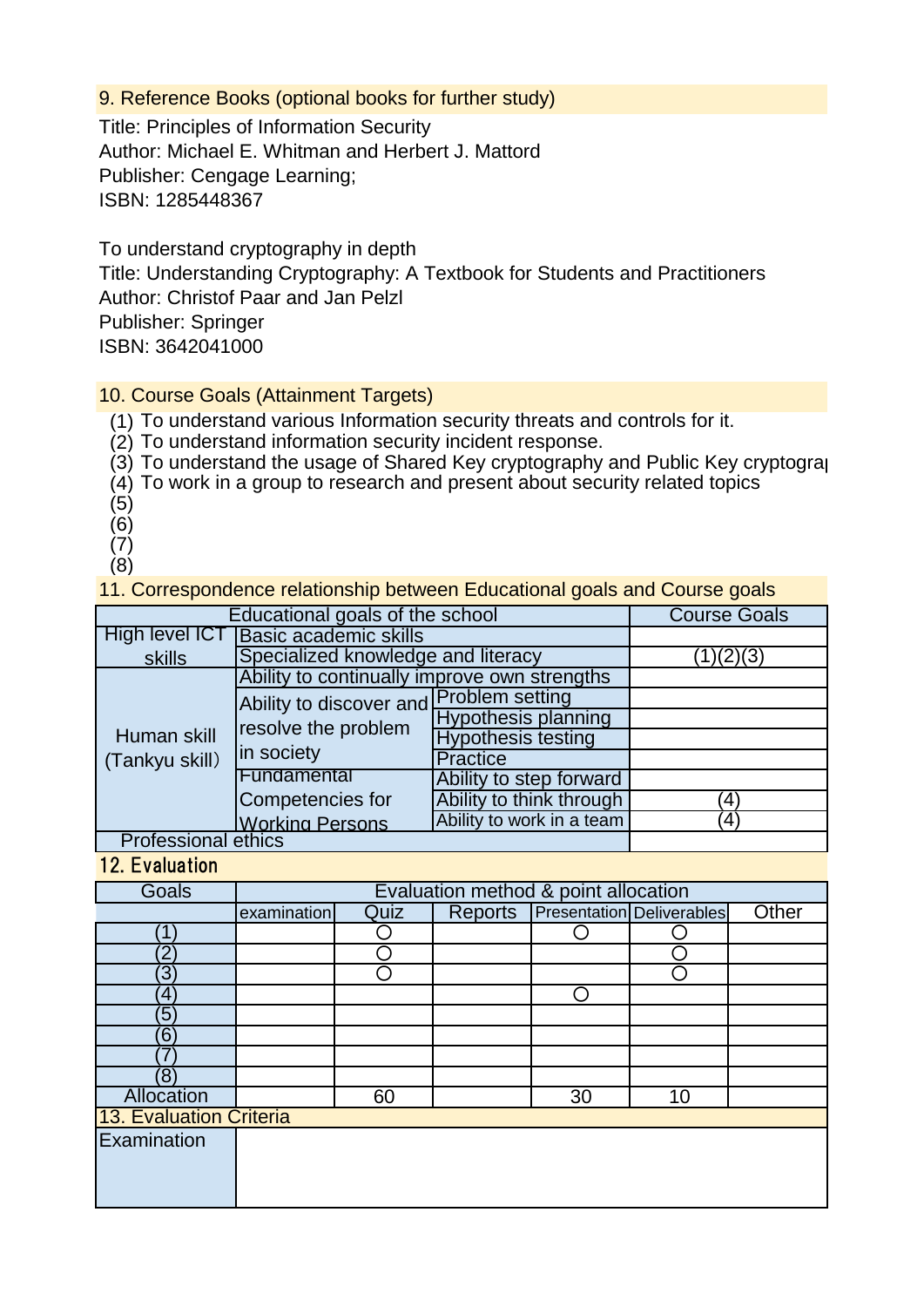| Quiz           |                                                                                                                               | Quiz in every week evaluates students understand the key contents<br>of the lectures and materials.                                          |     |  |  |  |
|----------------|-------------------------------------------------------------------------------------------------------------------------------|----------------------------------------------------------------------------------------------------------------------------------------------|-----|--|--|--|
| <b>Reports</b> |                                                                                                                               |                                                                                                                                              |     |  |  |  |
|                | Presentation                                                                                                                  | Studetns research and present a topic he choose. Presentation<br>contents, materials and skill are evaluated by peer reviews by<br>students. |     |  |  |  |
|                | <b>Deliverables</b>                                                                                                           | Evaluates the participation and understanding of the excersize in<br>the class                                                               |     |  |  |  |
| <b>Other</b>   |                                                                                                                               |                                                                                                                                              |     |  |  |  |
|                | 14. Active Learning                                                                                                           |                                                                                                                                              |     |  |  |  |
|                |                                                                                                                               | Hourly percentage of active learning within the whole class time                                                                             | 30% |  |  |  |
|                | <b>Sometimes</b><br>1 Active learning such as problem solving assignment using the<br>knowledge and skills acquired in class. |                                                                                                                                              |     |  |  |  |
|                | Sometimes<br>2 Active learning such as group works and discussions.                                                           |                                                                                                                                              |     |  |  |  |
|                | Sometimes<br>3 Outcome presentations and feedbacks.                                                                           |                                                                                                                                              |     |  |  |  |
|                | Not at all<br>4 Students actively make decisions on how the class should be<br>conducted.                                     |                                                                                                                                              |     |  |  |  |

## 15. Notes

Class materials are offered as pdf files. Your PC (Windows, Mac or Linux) and the Internet connection are required for the class and homeworks.

## 16. Course plan

(Notice) This plan is tentative and might be changed at the time of delivery

Lesson 1: Overview of Information Security **Example 20 min.**)

The overview of this course will be explained. Students understand the goal and scope of this course through several examples of security incidents.

1. What is Information Security?

- 2. Course Orientation (learning objectives, performance evaluation, etc.)
- 3. Examples of Information Security Incidents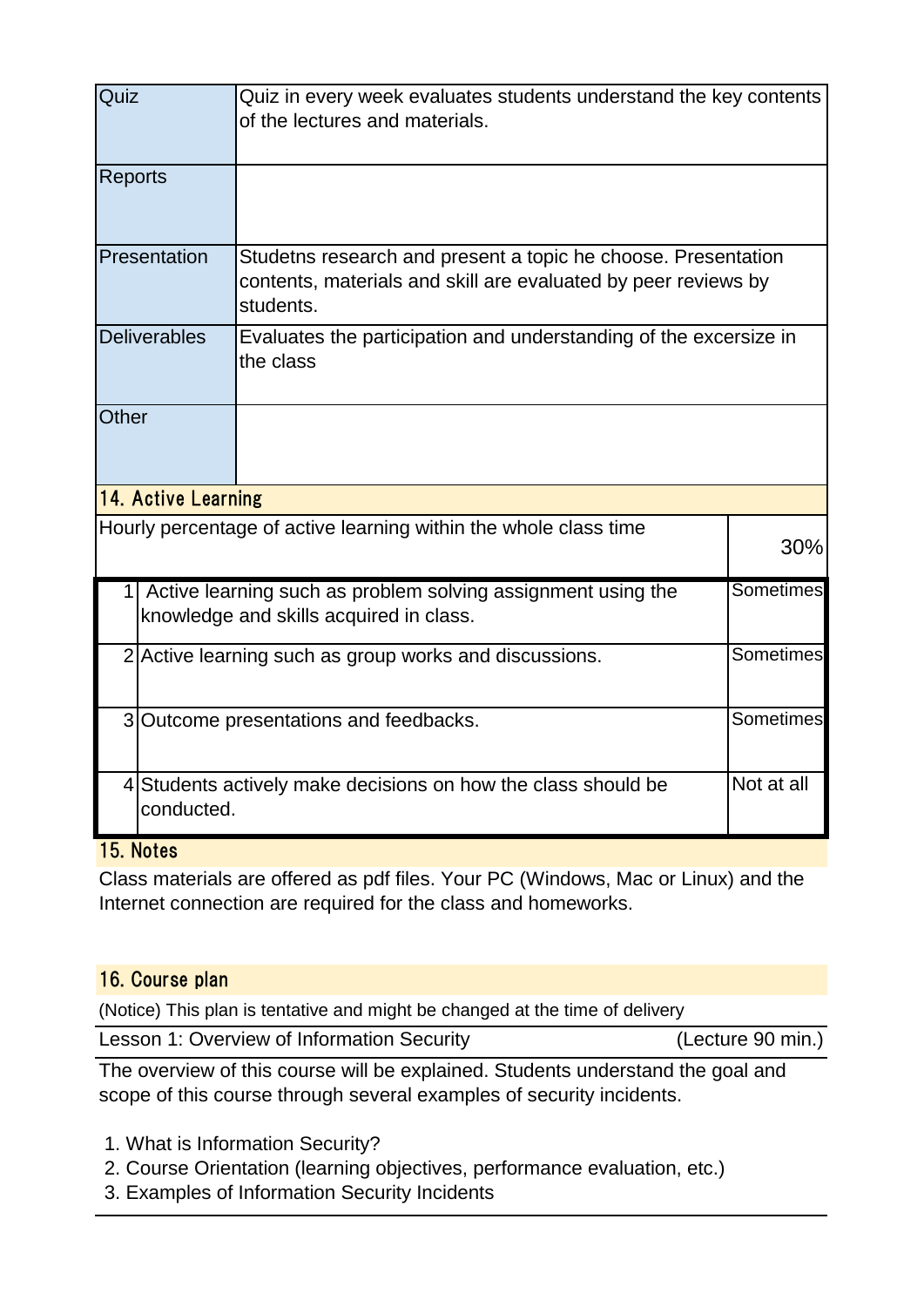Lesson 2: Basics of Information Security and Human aspects

(Lecture 60 min., Exercise 30 min.)

Students learn the various courses of security incidents. In this session, human Aspects of Security incident and their countermeasures are explained. Students also learn the key concepts of information security.

- 1. Trends of Information Security Incidents
- 2. Human Aspect of Information Security
- 3. The Key concepts of Information Security (Confidentiality, Integrity, Availability)
- 4. Words used in Information Security

Lesson 3: Information Security of IT Systems(Part 1)

(Lecture 60 min., Exercise 30 min.)

Security threads for Client devices (such as Personal Computers) and their countermeasures are discussed

- 1. What is Malware (Computer Virus) ?
- 2. How a Malware intrudes the system?
- 3. Social engineering

Lesson 4: Information Security of IT Systems(Part 2)

(Lecture 60 min., Exercise 30 min.)

Security threads for Server systems are explained and their countermeasure are discussed..

- 1. How server systems are attacked?
- 2. User authentication and password
- 3. Server Security Protections

Lesson 5: Information Security for Web Services

(Lecture 60 min., Exercise 30 min.)

Security threads for Web servers and their countermeasures are discussed

- 1. Attacks to Web Servers
- 2. Denial of Service Attack
- 3. Security for Information Systems Summary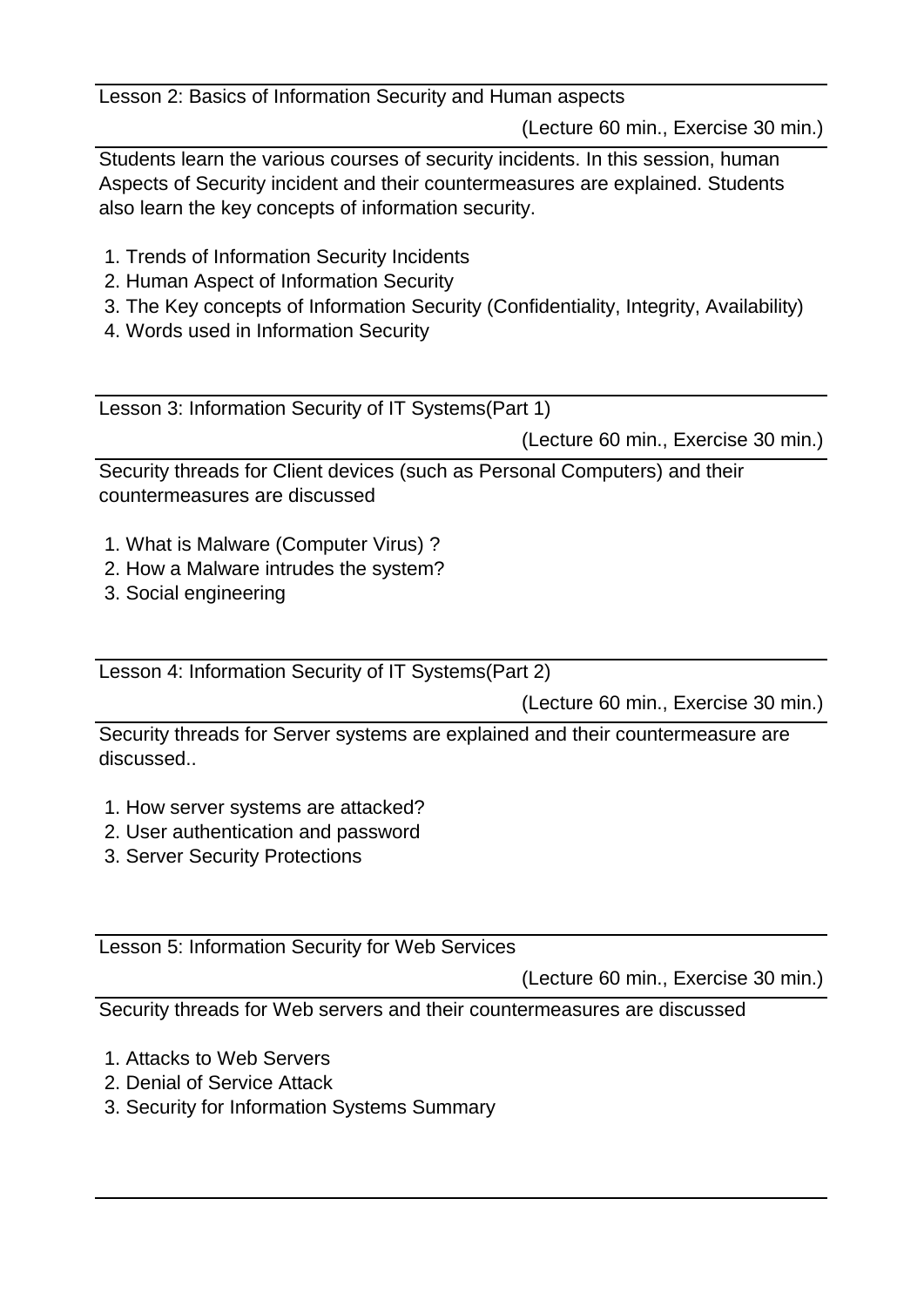Lesson 6: Security for Information Networks

(Lecture 60 min., Exercise 30 min.)

Security threads for Computer Networks and their countermeasures are discussed

- 1. Separation of networks and Firewall
- 2. Network monitoring and Intrusion Detection
- 3. Wireless and Wired LAN Security
- 4. Security of communication over public Internet

Lesson 7: Information Security Risk Management

(Lecture 60 min., Exercise 30 min.)

Risk Management process for Information Systems is explained

- 1. What is Risk Management process?
- 2. Identifying Information Assets and their evaluation
- 3. Identifying Security threads
- 4. Risk Controls

Lesson 8: Security Risk management as an Organization (Lecture, 90 min.)

Students learn how an organization manage security risks, including, establishing policy, security organization and rules.

- 1. Information Security Management System (ISMS)
- 2. Security Organization and Responsibilities
- 3. Information Security Policy, Standards and Procedures
- 4. Information Security Evaluation

Lesson 9: Information Security and Cryptography. Shared Key Ciphers

(Lecture 60 min., Exercise 30 min.)

Cryptography is an essential technology to protect Information Security. In this section, Students learns about basic concept of cryptography and shared key ciphers

- 1. Information Security and Cryptography
- 2. Classic Ciphers
- 3. Shared Key Ciphers: DES, AES
- 4. Encryption modes for block ciphers